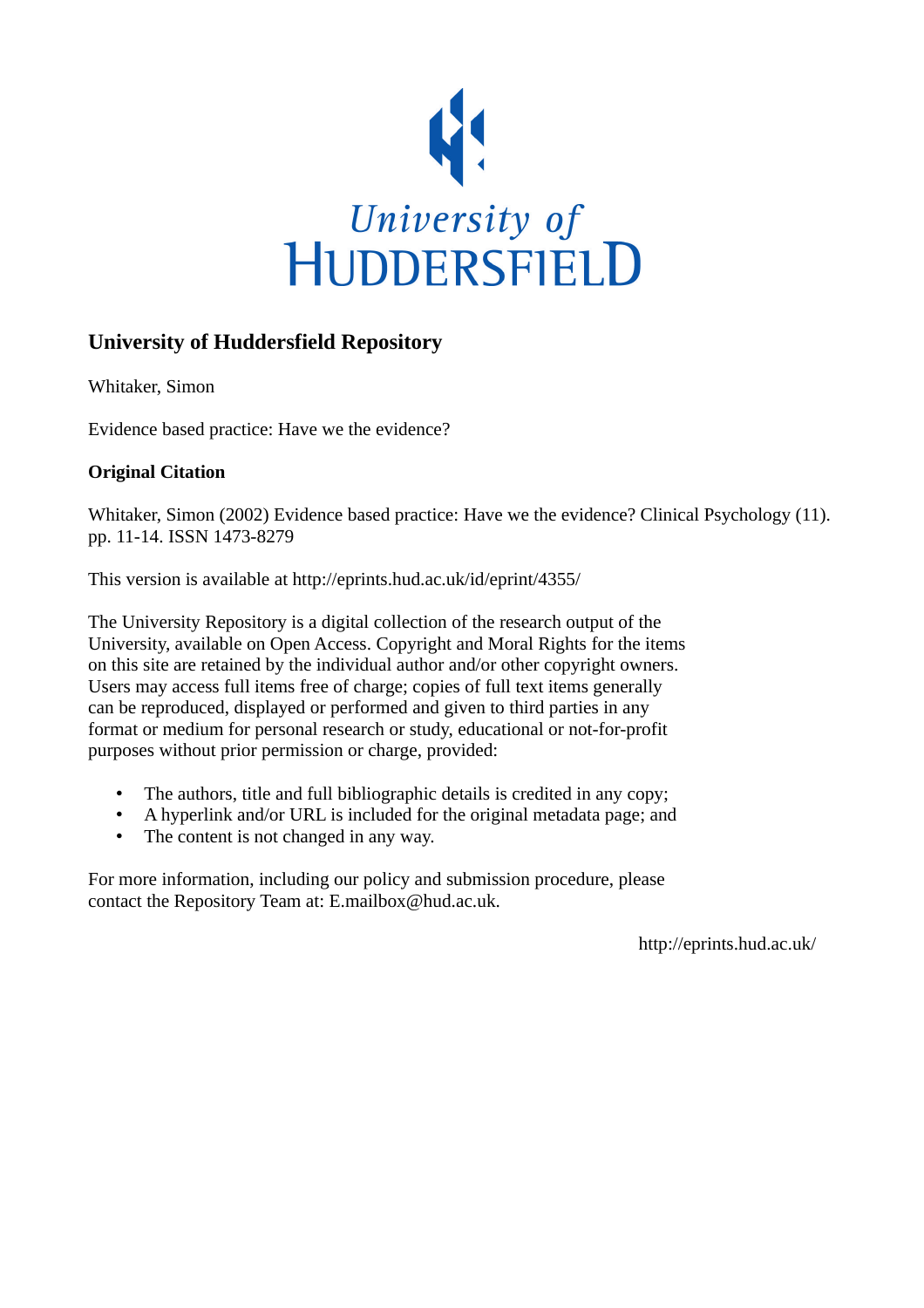Evidence based practice: Have we the evidence?

### **By**

## **Simon Whitaker**

Published Clinical Psychology, 11, 11-14, 2002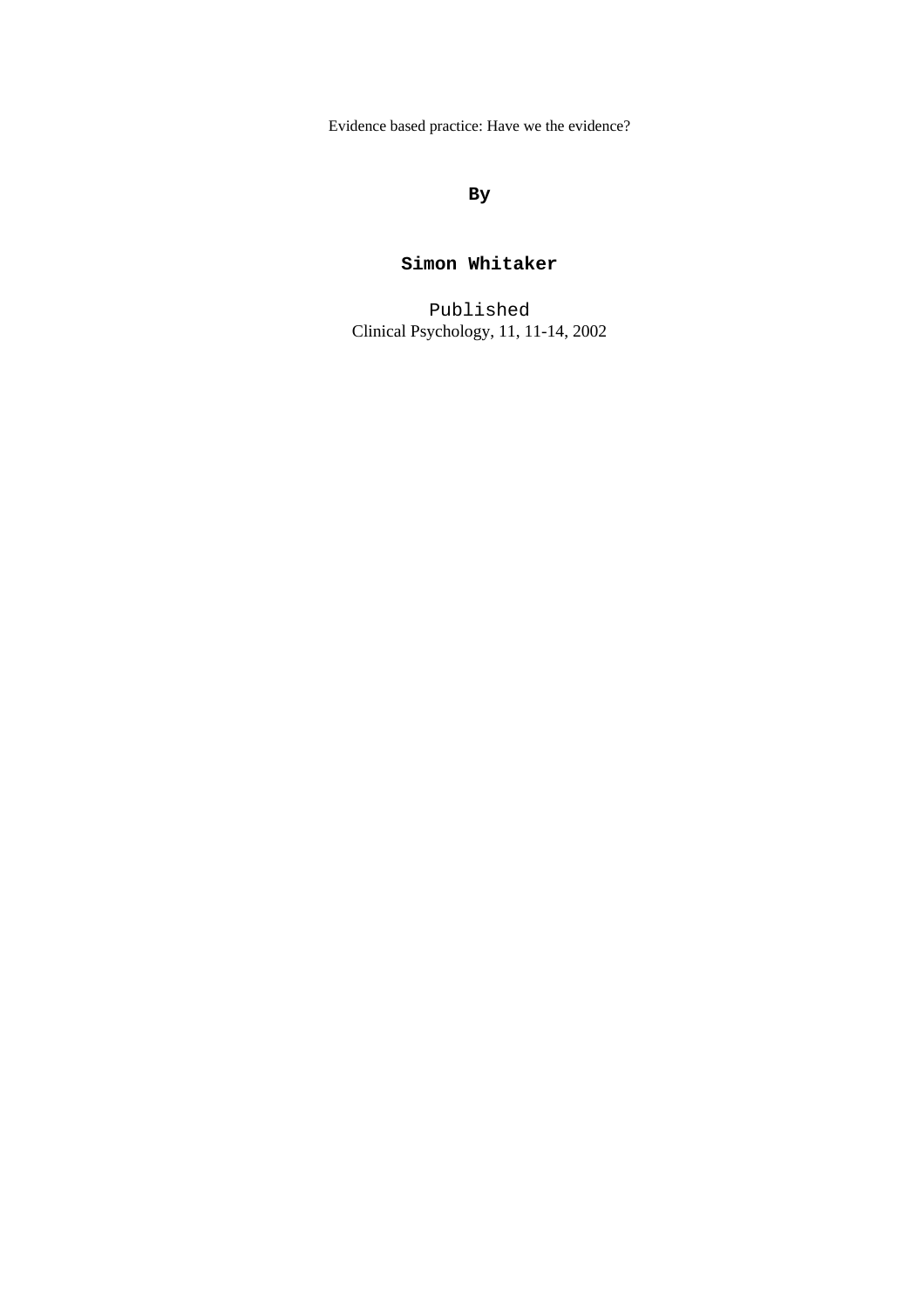#### **Abstract**

It is argued that the studies on the reduction of challenging behaviours in people with learning disabilities do not reflect clinical practice.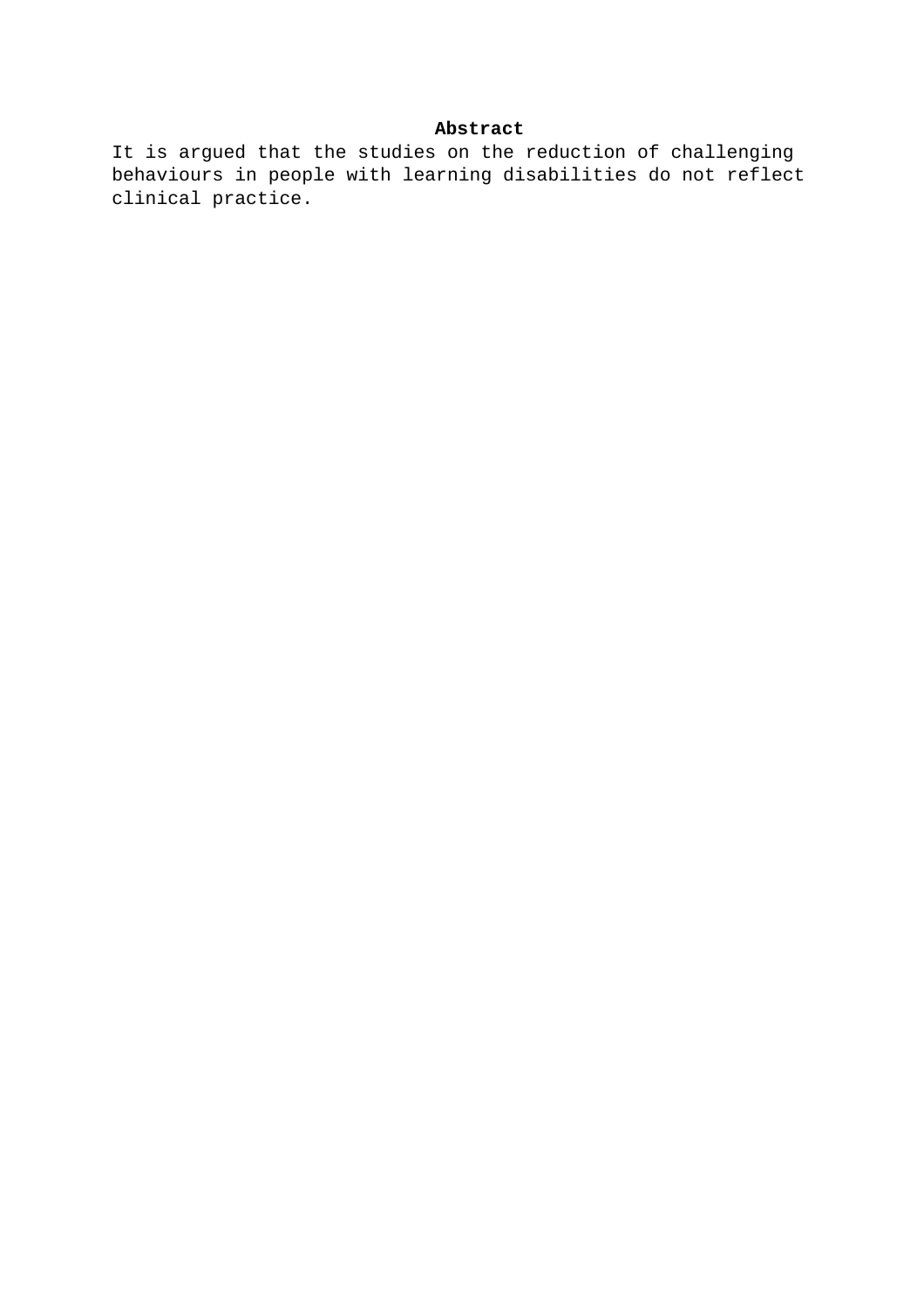Along with other professionals working in the NHS there is now a drive towards the use of evidence based practice within clinical psychology (Reynolds 2000; Rowland and Goss 2000), with the implications that we should be basing our treatment methods on research evidence. It is the purpose of this article to consider if we have the evidence on which to base our practice specifically in the reduction of challenging behaviours in people with learning disabilities and then to consider the implications of this for clinical psychology in general.

#### **The reduction of challenging behaviour in people with learning disabilities.**

**Challenging behaviour defined by Emerson et al (1988) as "behaviour of such an intensity, frequency, or duration that the physical safety of the person or others is placed in serious jeopardy or behaviour which is likely to seriously limit or deny access to and use of ordinary community facilities" encompasses a wide range of behaviours including aggression, self-injury and sexually inappropriate behaviours. The reduction of challenging behaviour can therefore clearly lead to an increase in the quality of life of the client and those who care for them. Challenging behaviour has consequently generated a great deal of research and referrals to clinical psychologists. Over the past decade the author has published a number of literature reviews (Whitaker 1993; 1996; 2000; 2001) on the reduction of challenging behaviour in people with learning disabilities. Although there are abundant studies showing psychological treatments can reduce challenging behaviour these studies only provide good evidence that challenging behaviour can be reduced in a small proportion of cases. This is because the conditions under which the studies were done and the nature of the challenging behaviour differ substantially from that which occurs in the real world. To be more specific, there are at least three problems with this body of research as it currently stands.**

**Use of single subject experimental designs**. The vast majority of published studies on the reduction of challenging behaviour were done using a single subject experimental design (c.f. Whitaker 1996). Although these designs can clearly demonstrate an intervention has been effective with specific clients, under specified conditions, it is not possible to conclude that the same intervention would be effective with other clients or indeed with the same client in different conditions. This leaves open the possibility that, even if there are a lot of studies showing that a particular intervention is effective, it is only effective under a very narrow set of circumstances.

**The frequency of the behaviour targeted**. The second problem concerns the frequency of the challenging behaviour studied, which seems to be far higher than that seen in clinical practice.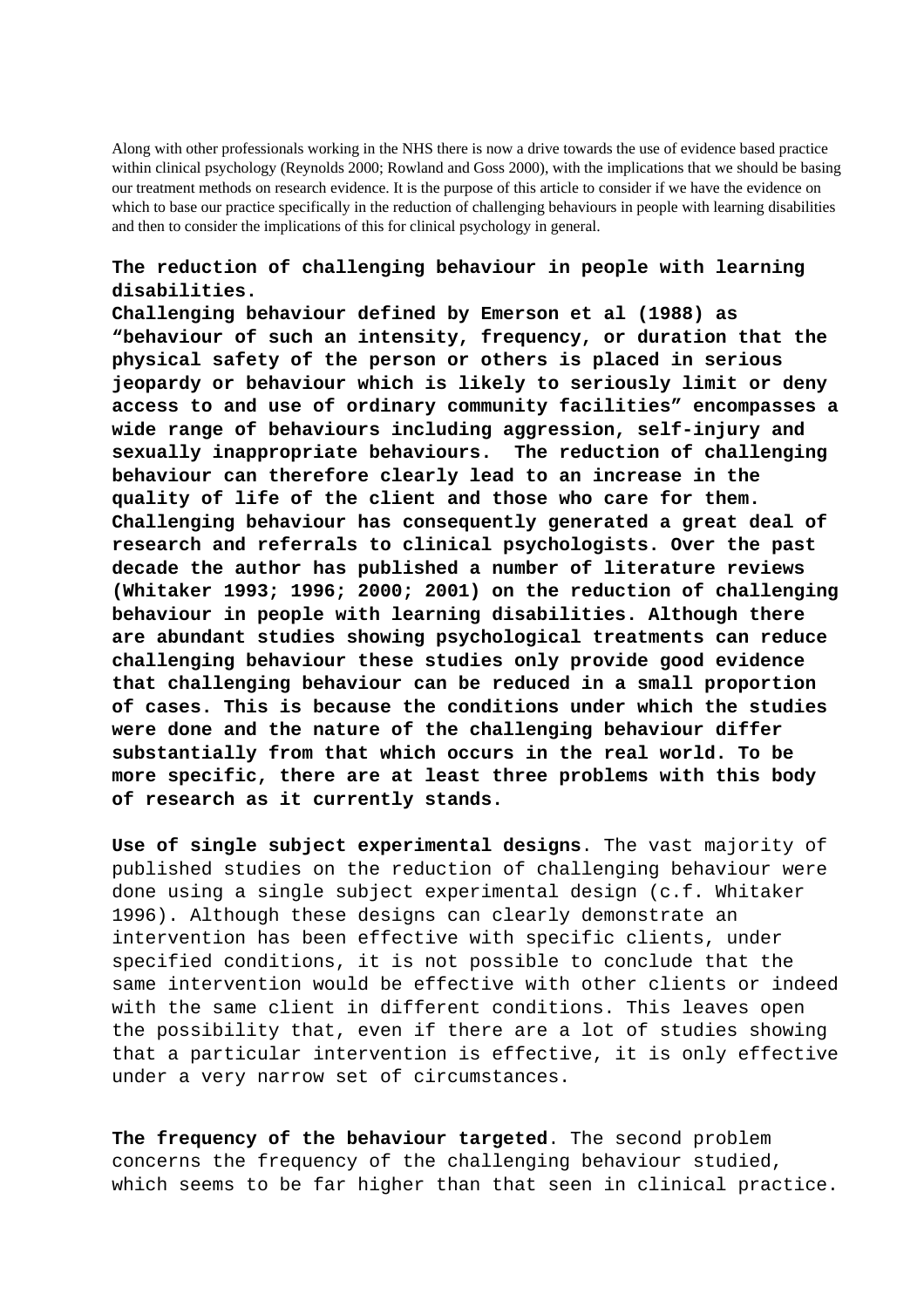Whitaker (1993) found that only 6 out of 74 controlled studies on the reduction of aggression in people with learning disabilities dealt with target behaviours less frequent than once a day. Whitaker (2000) later found that this applied to challenging behaviour studies in general and was not confined to aggression. He reported that 54% of the 247 treatment studies used challenging behaviours more frequent than once a minute and only 16% of studies reported on challenging behaviour less frequent than once an hour.

The high frequency challenging behaviours used in these studies contrasted with the frequency of aggression and other challenging behaviour shown by people with learning disabilities in the real world as reported in epidemiological studies. Harris (1993) found that only 22% of aggressive clients in a single health district were aggressive more than once a day; Kessler, Binzley, Arendt, Polomsky and Shah (1984) found that the average rate of aggression in a group of institutionalised people was one incident in two weeks; and Oliver, Murphy and Corbett (1987) reported that clients who show self-injurious behaviour usually did not show it more than once a day. Therefore the bulk of studies showing that psychological interventions can be effective in reducing challenging behaviours have been done using challenging behaviour of a frequency untypical of that shown by people with learning disabilities in the real world. This would not matter if it was reasonable to suppose that these interventions would be just as effective with low frequency challenging behaviour as high, however Whitaker (1996; 2000) argues that there are good theoretical reasons why these interventions may be less effective with low frequency challenging behaviour.

**Conditions under which studies were done.** The third problem concerns the conditions under which the studies were carried out as compared to those that apply when challenging behaviours occur in the real world. Most of the published studies were done in highly staffed and controlled settings: Whitaker (1993) found that only 4 of the 74 studies he reviewed were done in unstaffed settings. This again would not matter if staff or other carers were not necessary to run these interventions, however Whitaker (1993) has argued that many of these interventions do require a considerable amount of staff time.

It therefore seems that, although there are hundreds of published studies showing that challenging behaviours can be reduced by psychological interventions, only a very few of these studies deal with challenging behaviours typical of those which occur in the real world and which are referred to clinical psychologists. There is therefore a lack of clear evidence that we have methods that can reduce the type of challenging behaviour shown by people with learning disabilities in the situations in which they live.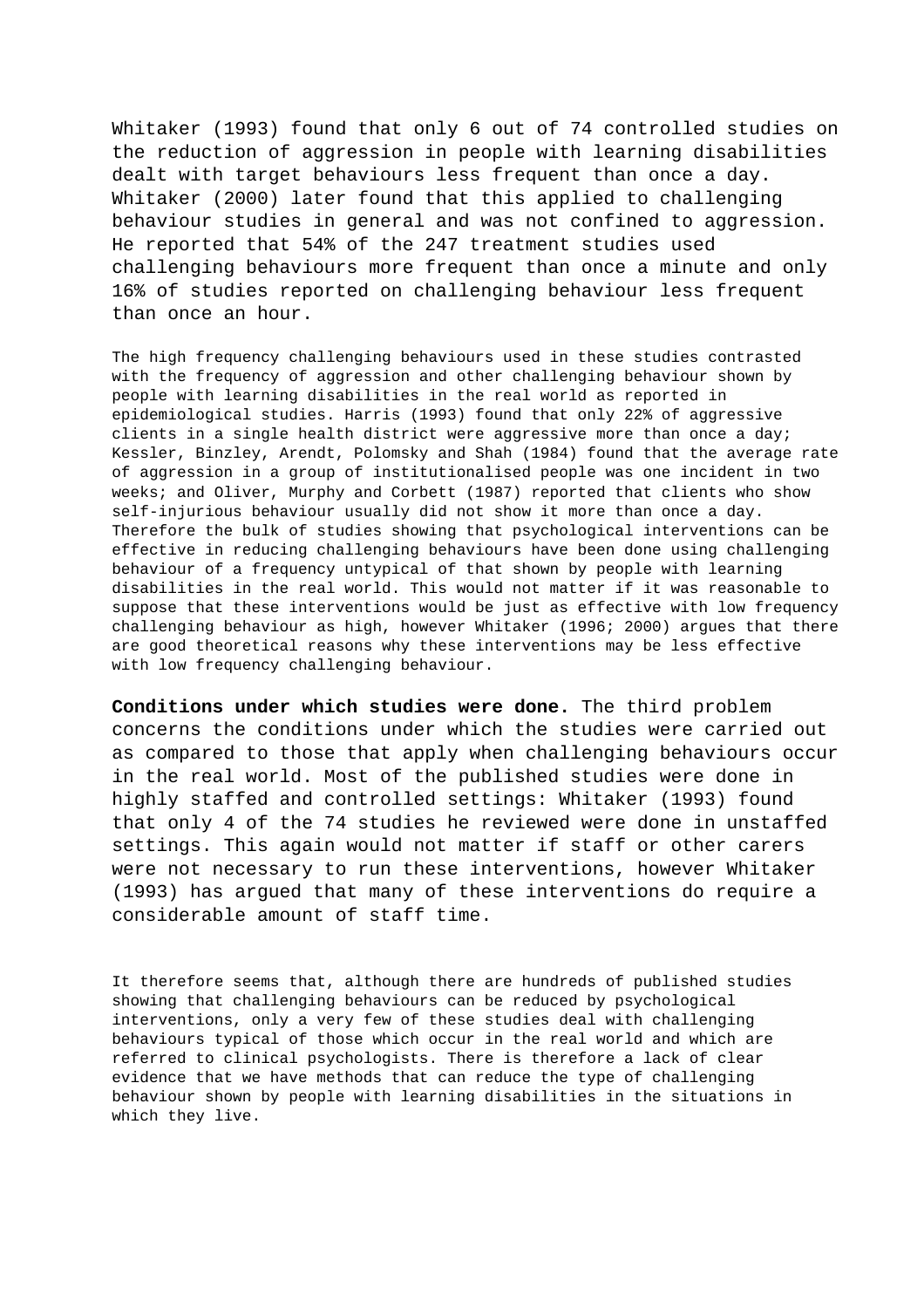Suggesting that there is a lack of evidence for the effectiveness of the procedures is not the same thing as saying that they are ineffective: absence of evidence is not evidence of absences. However, in this case there is some suggestion that the interventions may not be as effective with low frequency challenging behaviours or in unstaffed settings. In addition, having a lack of evidence for the effectiveness in one set of circumstances, when there is abundant evidence for effectiveness in different circumstances, could give the impression that the evidence was generally good. If we do not appreciate there is a problem we are not going to look for solutions to it.

#### **Implication for Clinical Psychology in General**

If there is an apparent lack of evidence for the effectiveness of psychological treatments in one area of clinical psychology, it raises the question as to what extent there is empirical evidence supporting the treatments used by clinical psychologists working in other areas. The present author does not have a sufficiently detailed knowledge of other areas of clinical practice to answer this, although, Whitaker (2000) did find that high frequency challenging behaviours were also predominantly used with clients without learning disabilities. There is therefore a possibility that there are other areas of clinical psychology where there is a lack of evidence for the effectiveness of the treatment method in the circumstances under which they are used, in spite of many published studies showing they are effective in other situations. It is hoped that people working in other fields of clinical psychology will look critically at the evidence on which they base their practice in order to see to what extent it is applicable to the situations and clients in which it is applied. If it is found that there is a lack of relevant evidence for a number of treatment methods there are implications for clinical psychology if it is to base its practice on evidence.

First, if there is reason to doubt that there is evidence supporting a particular treatment method then it is important to acknowledge this and not to use the method uncritically.

Secondly, once it has been acknowledged that a treatment method lacks evidence its use should be regarded as experimental. Therefore it would be important to evaluate its effectiveness both with individual clients with whom a psycholgist is working, and more generally to ascertain under what circumstances it is most likely to be effective.

Thirdly, it needs to considered how best to disseminate the results of clinical research. The need to do research on the effectiveness of the treatment, with the clients and in the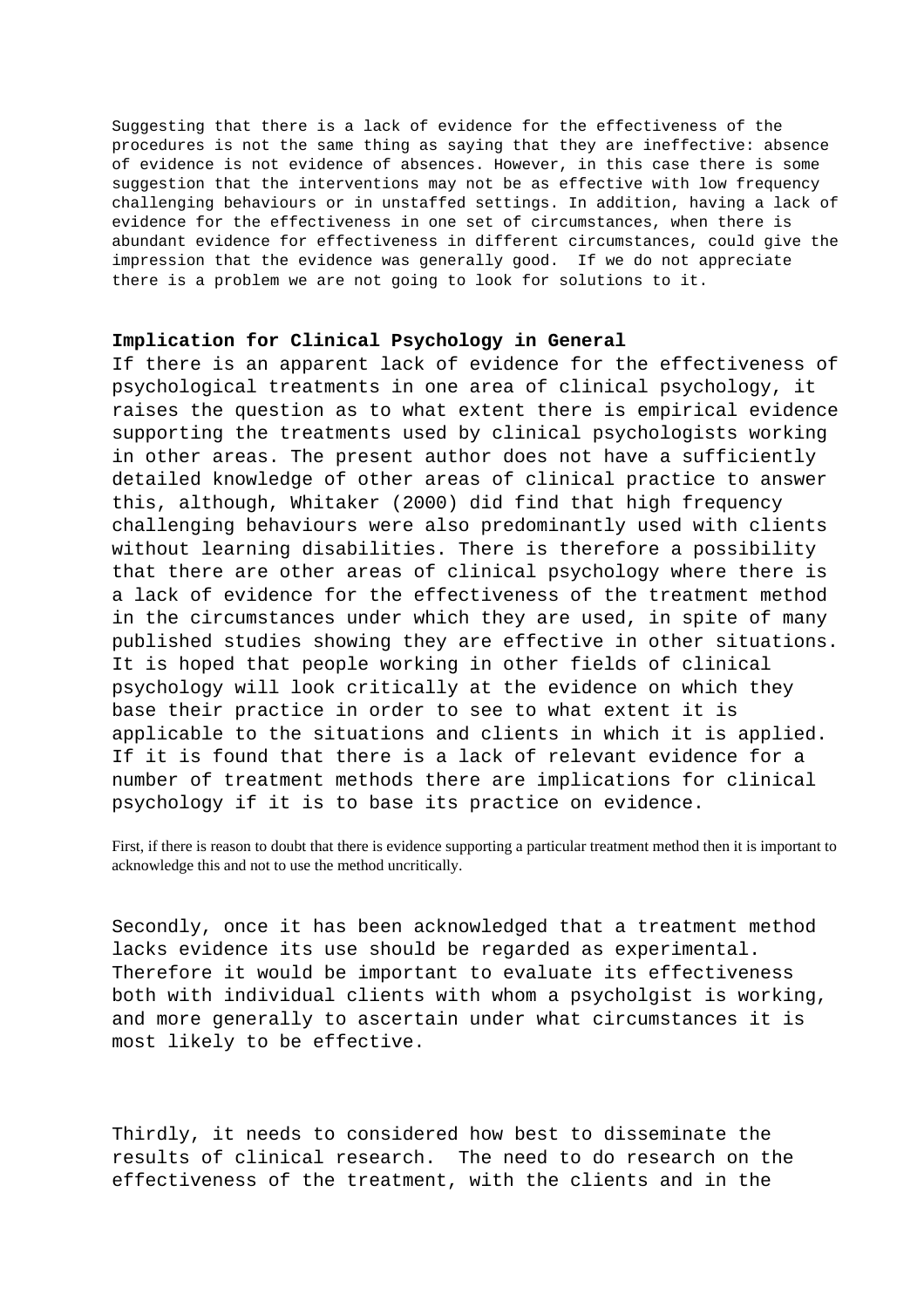settings in which the treatment is usually used, may throw up a number of problems. It would not be feasible to control many of the possible influences on the target behaviour or, particularly in the case of low frequency target behaviour, to use anything other than an AB experimental design. It therefore will never be clearly demonstrated that any change was due to the intervention or to other uncontrolled variables. This could cause problems in terms of publishing the results of case studies if journals require a high standard of experimental control. However, without the publication of such studies clinicians will not be aware the evidence there is for to the effectiveness of the interventions they use. It must therefore be hoped that editors of journals recognise this and publish more applied case studies, provided it is clear in the study what its limitations are.

Fourthly, it may have to be admitted that it is not always possible to get clear and direct evidence that everything clinical psychologists do in applied settings is effective. For example, getting definitive evidence for the effectiveness of a treatment method for very low frequency yet very severe challenging behaviour, such as rape or arson, which occurs only once or twice in a client's lifetime, would be almost impossible. In the case of single subject experimental designs it could take several decades to get a baseline, which would clearly not be realistic. Therefore, even if there were no more incidences of the behaviour reported, it would not be clear if this was due to the intervention or natural fluctuations in the rate of the behaviour that occurred independently of the intervention or other factors such as maturation. It would also be very difficult to get large enough groups of similar clients for a randomised control trial and it could take decades to get a result. When treating individual cases one could never be sure that the behaviour was not observed again due to the intervention or due to a multitude of other possible influences in clients' behaviour, or that the behaviour had occurred and was not reported.

In cases like this treatment clearly needs to be give even if there is a lack of definitive evidence for its effectiveness. However, when using such methods of treatment it is important to keep in mind that there is no definitive evidence and therefore be more diligent in justifying what is done in terms of what evidence is available. For example, what has been shown to be effective with similar clients who showed similar but more frequent behaviours together with arguments as to why the frequency of the behaviour should not be an important variable.

What the author has tried to do in this article is to draw attention to the possibility that clinical psychology may not always have the evidence for the treatment methods that had previously been thought. Clearly in a brief article such as this it is not possible to discuss in detail the nature of the evidence required for the large range of treatment methods used in clinical psychology. Nor is there space to make useful suggestions as to the research that needs to be done to get further evidence. However, it is hoped clinicians will question if their practice is really based on evidence.